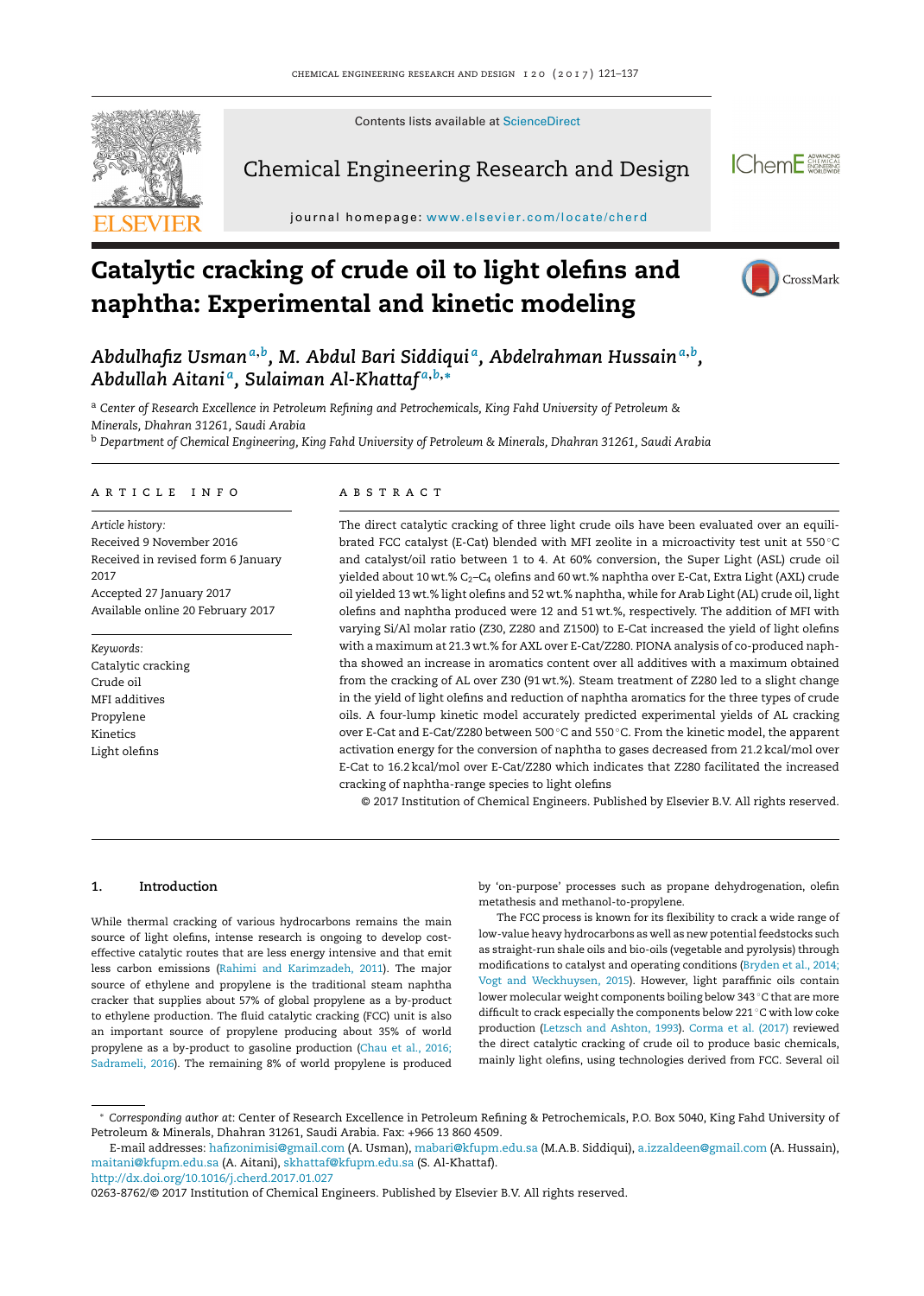#### **Nomenclature**

| $E_{ij}$    | Apparent activation energy for reaction of lump  |
|-------------|--------------------------------------------------|
|             | I to lump j                                      |
| $k_{ii}$    | Reaction rate constant for reaction of lump I to |
|             | lump j                                           |
| $k_{o,ij}$  | Pre-exponential factor for the reaction of lump  |
|             | I to lump j                                      |
| R           | Universal gas constant                           |
| t           | Contact time                                     |
| Т           | Reaction temperature                             |
| $T_{\rm o}$ | Average temperature of the experiment            |
| $t_{os}$    | Time on stream                                   |
| $Y_i$       | Weight fraction of lump i                        |
| $\alpha$    | Deactivation constant                            |
| $\varphi$   | Deactivation function                            |
|             |                                                  |

and chemical companies have patented various catalytic methods for the conversion of whole crude oil to light olefins and naphtha by integrating FCC unit with other processes [\(Powers,](#page--1-0) [2006;](#page--1-0) [Long](#page--1-0) et [al.,](#page--1-0) [2014\).](#page--1-0) [Chen](#page--1-0) et [al.](#page--1-0) [\(2015\)](#page--1-0) suggested a two-stage FCC riser for the cracking of a mixture of shale oil and 30% vacuum residue to enhance the production of propylene.

Maximizing propylene yield in FCC unit requires specific catalysts or additives and the operation at high severity and short contact time ([Buchanan,](#page--1-0) [2000\).](#page--1-0) MFI additives can increase propylene yield from about 5 wt.% in conventional FCC unit to about 15 wt.% depending on the type of feedstock [\(Aitani](#page--1-0) et [al.,](#page--1-0) [2000\).](#page--1-0) MFI additives crack  $C_7 - C_{10}$ gasoline range components to light olefins, mainly propylene and butenes [\(Arandes](#page--1-0) et [al.,](#page--1-0) [2000\).](#page--1-0) The amount of MFI crystal added to USYbased FCC catalysts has increased with values as high as 25–30 wt.% are reported in some FCC units. High propylene yields in FCC result from naphtha over-cracking and low hydrogen transfer reactions as a function of the strength of additive acid sites and fast diffusion of desired light olefins ([Awayssa](#page--1-0) et [al.,](#page--1-0) [2014\).](#page--1-0)

Various methods have been developed for testing FCC catalysts and diverse feeds ranging from light hydrotreated vacuum gas oil (VGO) to blends containing atmospheric and vacuum residues ([Corma](#page--1-0) [and](#page--1-0) [Sauvanaud,](#page--1-0) [2013;](#page--1-0) [Bryden](#page--1-0) et [al.,](#page--1-0) [2015;](#page--1-0) [Vogt](#page--1-0) [and](#page--1-0) [Weckhuysen,](#page--1-0) [2015\).](#page--1-0) The early method was the Micro Activity Test (MAT) which uses a fixed-bed reactor to measure conversion by changing the catalystto-oil (C/O) ratio. Despite its various drawbacks related to operation mode and reactant–catalyst contact, the MAT method is still used. Other laboratory fluidized-bed techniques have been developed to overcome the above drawbacks and provide more realistic laboratory testing taking into consideration FCC process short residence time and fast catalyst deactivation. These techniques include the CREC Riser Simulator reactor ([Arandes](#page--1-0) et [al.,](#page--1-0) [2000;](#page--1-0) [Passamonti](#page--1-0) et [al.,](#page--1-0) [2012\),](#page--1-0) ACE Advanced Cracking Evaluation [\(Kayser,](#page--1-0) [2000\),](#page--1-0) micro-downer ([Corma](#page--1-0) [and](#page--1-0) [Sauvanaud,](#page--1-0) [2013\)](#page--1-0) and circulating riser pilot plant unit [\(Lappas](#page--1-0) et [al.,](#page--1-0) [2015;](#page--1-0) [Bryden](#page--1-0) et [al.,](#page--1-0) [2015\).](#page--1-0)

In this work, we have studied the direct catalytic cracking of three light crude oils in a MAT unit at FCC operating conditions using commercial E-Cat blended with MFI additive. The effect of MFI Si/Al molar ratio (30, 280 and 1500) and post modification by steaming on light olefins yield were evaluated. Kinetic modeling of crude oil cracking was conducted using a 4-lump model to determine the kinetic constants and the activation energies between 500 ◦C to 550 ◦C and catalyst/oil ratios of 2 to 4.

# **2. Experimental**

## *2.1. Feedstocks and base catalyst*

The crude oils used in this study, Arab Super Light (ASL), Arab Extra Light (AXL) and Arab Light (AL), were procured from a domestic oil company. The properties of ASL, AXL and AL are listed in [Table](#page--1-0) 1. ASL feed is a low-sulfur crude oil with an API gravity of 51◦ while AXL has an API of 39◦ and higher sulfur content was about 1.2 wt.%. Arab Light crude oil with an API gravity of 34 has the highest sulfur content (1.8 wt.%) of the three feeds. The naphtha fraction ( $C_5221^\circ C$ ) in ASL, AXL and AL crude oils was 42, 34 and 31 wt.% respectively. Based on PIONA analysis, the composition of naphtha fraction in three crude oils was highly paraffinic (∼65 wt.%) while aromatic content was 15 wt.% in ASL and 27 wt.% in both AXL and AL. Naphthenes were 19, 8 and 9 wt.% in the naphtha fraction of ASL, AXL and AL, respectively.

The equilibrium FCC catalyst (E-Cat) was obtained from a domestic refinery. The textural and acid properties of the E-Cat are presented in [Table](#page--1-0) 2. The E-Cat was calcined at 550 ◦C for 3h prior to its use. The temperature was increased at 5 ◦C/min during calcination.

#### *2.2. MFI additives and modification*

Three MFI zeolites with different Si/Al molar ratios of 30, 280 and 1500 (Z30, Z280, Z1500) were procured from Zeolyst. The zeolites were in ammonium form and were calcined at 550 ◦C in air for 3h before use. Z280 was subsequently modified by steaming (St-Z280).

The steaming of Z280 (St-Z280) was done in a fixed-bed steamer. The sample was heated slowly at 5 °C/min up to 600 ◦C in nitrogen flow. Steam flow was started at 600 ◦C and continued for 6h.

The parent and modified MFI additives were pelletized, crushed and 80–90  $\upmu$  size of the material was sieved out. The E-Cat containing additives used in MAT testing were prepared by physically blending 75 wt.% of E-Cat and 25 wt.% of sieved additives. It has been reported that the maximum enhancement in light olefins yield occurs at 25 wt.% of additive level ([Adewuyi](#page--1-0) et [al.,](#page--1-0) [1995\).](#page--1-0) Above 25 wt.% of additive level in the E-Cat/additive blend, significant decrease in the conversion was observed due to dilution effect.

### *2.3. Catalyst characterization*

The crystallinity of the zeolite additives was determined by X-ray powder diffraction (XRD) using a Rikagu Miniflex desktop diffractometer with a graphite monochromator. The textural properties of the additives were determined by  $N_2$  adsorption measurements at 77 K, using Micromeritics ASAP 2020 analyzer. Samples were out-gassed at 350 ◦C under 10−<sup>5</sup> Torr vacuum for 3h before adsorption measurements. The Brunauer-Emmett-Teller (BET) surface area was calculated from the desorption data in the relative pressure (P/Po) range of 0.06–0.2.The shape of the zeolite crystals was determined by scanning electron microscopy (SEM Jeol, JSM-5500LV). Temperature programmed desorption (TPD) technique was used to measure the acidic properties. The TPD measurement was carried out using Mettler Toledo Star instrument.

#### *2.4. Catalytic cracking tests*

A fixed-bed microactivity test(MAT) unit was to assess the catalytic cracking performance of the crude oils. The MAT tests were performed according to the ASTM D-3907 test method. The feed injection system was modified to inject crude oil feeds. For each MAT test, a full mass balance was obtained.